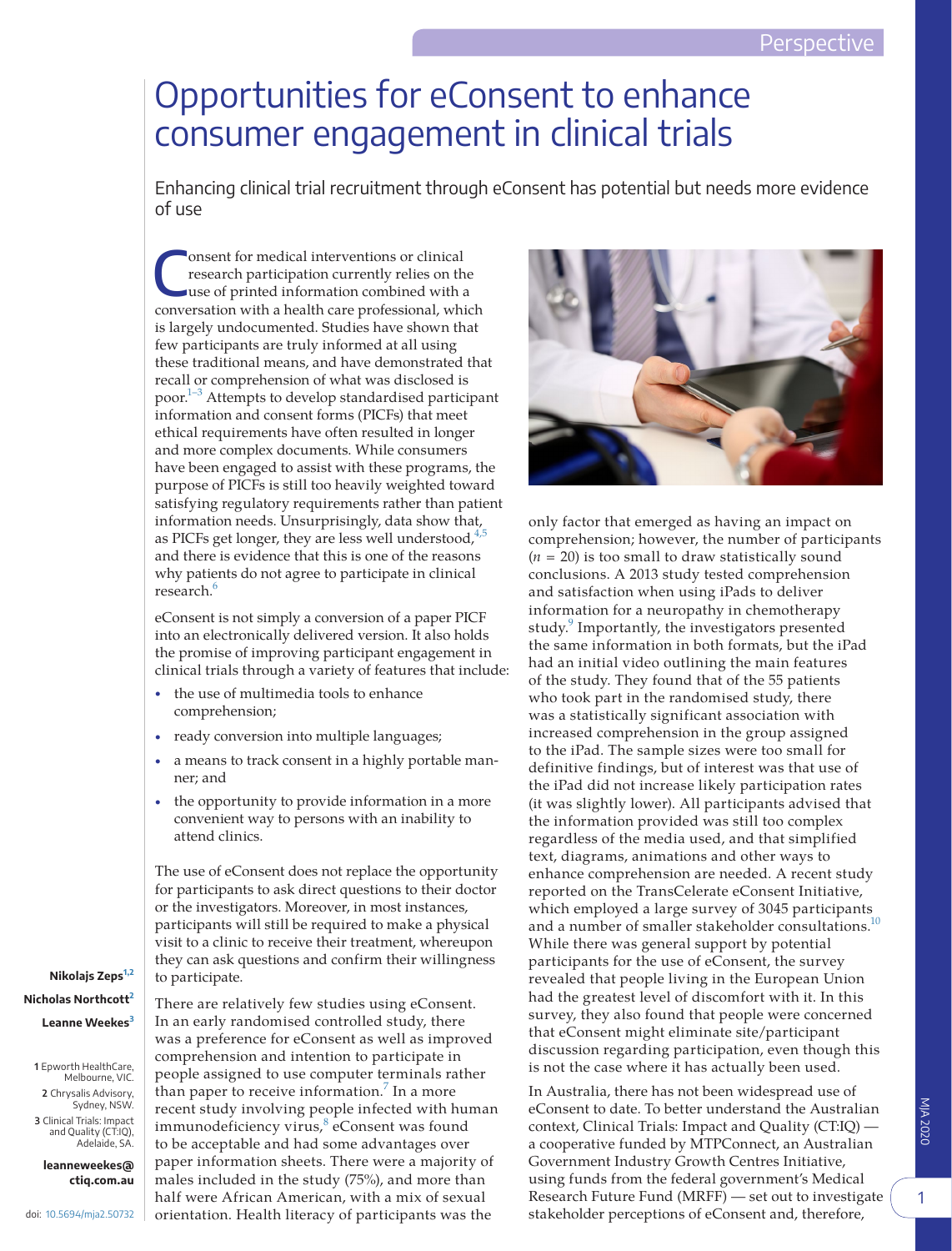to identify potential actionable insights. Chrysalis Advisory developed a survey that was sent via email to the members of CT:IQ for distribution to the wider clinical trial sector in the first quarter of 2019. A total of 179 participants completed the survey and as we used a snowball methodology, there is no denominator of persons polled. In addition, there were 19 semi-structured interviews conducted drawn from the CT:IQ membership. The majority of respondents (68%) were women, 75% were aged 40 years or over, and 80% had more than 10 years of working in trials, demonstrating considerable experience in the sector. The full report is available on the website, $11$  with the questions presented on pages 58–59 of the report. The key findings are summarised in the [Box](#page-1-0).

We specifically surveyed those deploying eConsent at this stage and not the end users because we wished to understand what the sector was already doing and what the perceived barriers and opportunities were. Although only 29.2% of respondents indicated that they had any direct experience with eConsent, our survey revealed that they were overall cautiously positive toward the use of eConsent. An important finding was that there was optimism that use of electronic formats would enable participants to drive the information-seeking process in a way that best suited their needs.

The physical infrastructure, particularly in some public hospitals, was widely held as not being

adequate to support eConsent uptake. Wi-Fi blind spots within hospitals were cited as a major reason for this, as well as difficulties achieving infrastructure updates within the public health system. Respondents recommended that approaches to eConsent should employ technologies that do not rely on expensive infrastructure delivered by health services. In addition, respondents indicated that, ideally, there should be a sector-wide standard for site information technology infrastructure requirements combined with clear guidance for sponsors to standardise their approaches.

A number of interviewees who had worked on trials with eConsent where sponsors had provided devices noted that the devices were clunky and prone to malfunction, which increased overall study time and burdened trial staff. Clinical trial sites often experienced sponsors insisting on their own standards, resulting in unnecessary duplication or incompatibility of instrumentation at sites. Many respondents cited that differences in the use of eConsent platforms and inconsistencies between organisations regarding eConsent compliance (eg, whether participants would be required to sign electronically, or would be able to consent by using technologies such as face recognition, fingerprint identification etc) made it difficult to adjust to the use of eConsent. Greater industry engagement and collaboration may mitigate this barrier by providing stakeholders with frameworks and support to

<span id="page-1-0"></span>

| <b>Barrier</b>                                                                                        | Finding                                                                                                                                                                                                                                                                                                                                                                                                                                                                                                                                                                                                                                |
|-------------------------------------------------------------------------------------------------------|----------------------------------------------------------------------------------------------------------------------------------------------------------------------------------------------------------------------------------------------------------------------------------------------------------------------------------------------------------------------------------------------------------------------------------------------------------------------------------------------------------------------------------------------------------------------------------------------------------------------------------------|
| Problems with using paper-based<br>information sheets and consent<br>forms                            | • 38% of respondents thought paper consent forms were not a problem, 71.5% thought they<br>were too long, and 62% found them too complex<br>• 37.4% of respondents thought paper-based consent impaired participant comprehension<br>• 67% of respondents believed eConsent would improve comprehension, although they did not<br>believe that this would necessarily translate into greater recruitment<br>59.2% of respondents believed there was a significant issue with providing adequate<br>$\bullet$<br>information to people from culturally and linguistically diverse populations and saw eConsent<br>as a solution to this |
| Perception that regulators, HRECs<br>and hospital governance offices will<br>not accept eConsent      | • 40.8% of respondents believed that ethics committees would not approve use of eConsent,<br>26.8% were unsure<br>• 90.5% of respondents found it necessary to have quidelines for use by both researchers and<br><b>HREC<sub>s</sub></b>                                                                                                                                                                                                                                                                                                                                                                                              |
| Patients will not be sufficiently<br>proficient with technology or have<br>access to suitable devices | • Certain demographics (eq, older people) were considered likely to struggle with eConsent<br>• eConsent was likely to be well received by younger generations                                                                                                                                                                                                                                                                                                                                                                                                                                                                         |
| Health services lack the<br>infrastructure to deliver eConsent                                        | • 82.7% of respondents identified a lack of IT infrastructure as a critical barrier to overcome<br>• 59.2% indicated that the current infrastructure was inadequate, particularly within hospital<br>sites                                                                                                                                                                                                                                                                                                                                                                                                                             |
| Difficulties with authentication of<br>individuals and data security                                  | • 46.3% of respondents believed there would be issues with data governance, security and<br>privacy, but 29% of respondents disagreed with this<br>• 59.2% of respondents felt that they would lose the ability to ensure that the person signing<br>the eConsent was actually the participant, the remainder were undecided or felt this was not<br>a problem                                                                                                                                                                                                                                                                         |
| Lack of consistent practice across<br>the sector                                                      | • 67% of respondents identified a lack of standardised quidelines as a significant barrier to<br><b>SUCCeSS</b><br>• 49.2% of respondents indicated that staff were able to manage eConsent despite the lack of<br>training and standardised quidance                                                                                                                                                                                                                                                                                                                                                                                  |
| eConsent will be more expensive                                                                       | • 60.3% of respondents believed that there would be a significant initial cost, which might be a<br>barrier to uptake                                                                                                                                                                                                                                                                                                                                                                                                                                                                                                                  |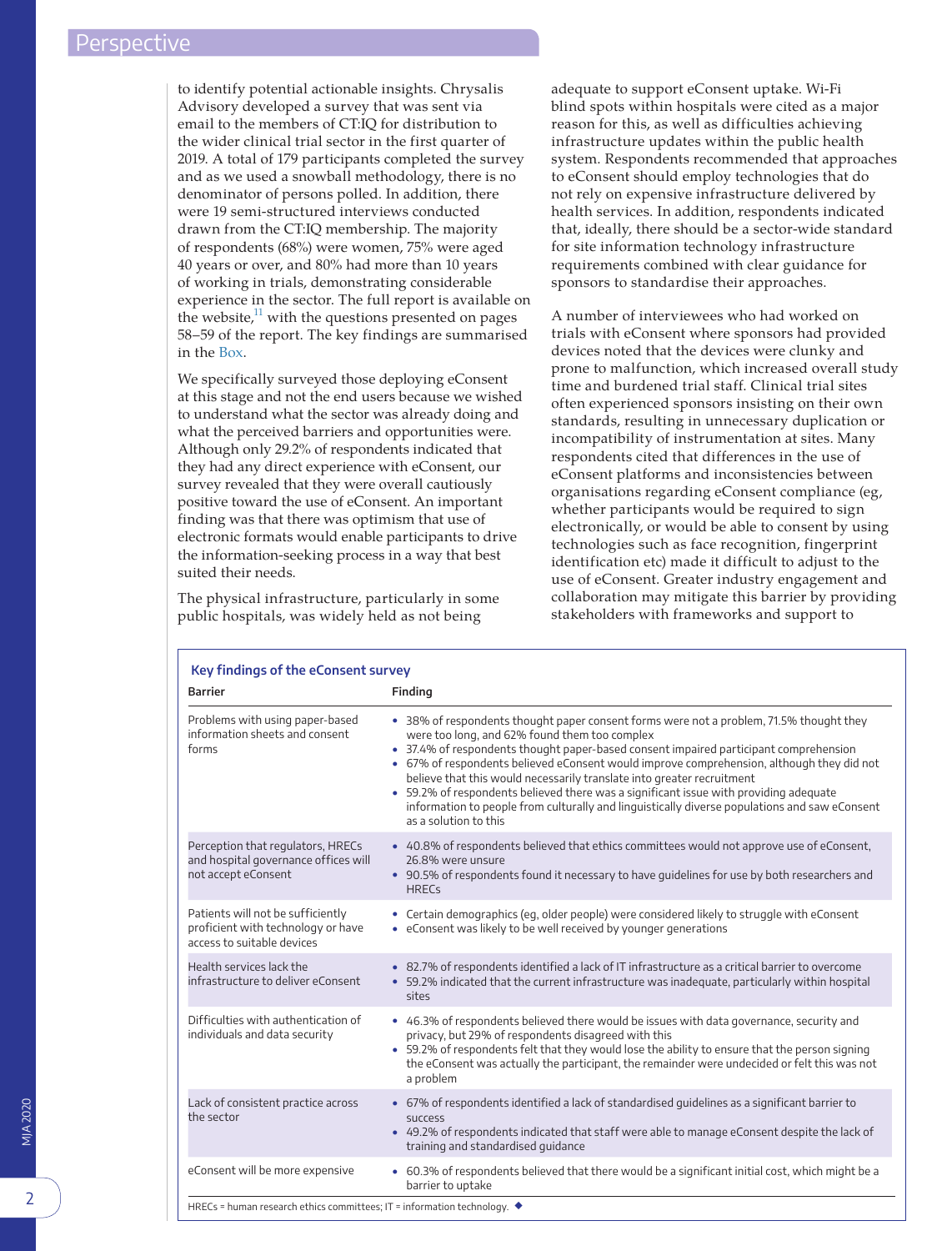implement eConsent. Furthermore, setting some national guidelines will facilitate the design, regulatory approval and implementation of strategies to adopt eConsent.

While some stakeholders identified data security as a risk associated with eConsent, others did not believe security threats were any greater than similar threats to existing digital technologies in use throughout clinical trials and the medical field more broadly. They suggested that when appropriate security systems are in place and data governance risks are managed, stakeholders were not likely to be concerned about data governance risks for eConsent. Using eConsent does not automatically mean that participants will have the ability to provide consent offsite, simply that they have access to the information offsite. This is no different from participants providing wet ink signatures offsite in terms of risk and the fact that a person comes to a clinic and accepts the study treatments is a clear demonstration of consent. Twofactor authentication processes enabled by eConsent may provide a more robust means to authenticate consent than current paper-based processes.

It was not surprising that eConsent was considered to add a cost burden over and above a paper-based approach. However, few of the respondents considered the cost savings made through enabling prior reading of relevant documentation and, in particular, the major cost savings for the site and for the participants this could potentially deliver. A respondent from a large cancer centre articulated the potential benefits by outlining how participants from anywhere outside of a 50 km radius of the tertiary centre could avoid

additional time needed in the clinic through being able to use eConsent. This centre is piloting a teletrial model to deliver trials in non-tertiary settings and recognises that eConsent is pivotal to enabling this model, which promises to reduce the burden on patients through reducing their need to travel and to ensure that clinical trial participation is more available beyond metropolitan centres.

It appears from our survey that Australia is willing but only partially ready to implement eConsent. The pathway forward will require proactive planning, leading and managing organisational change with the creation of practical demonstration cases of the development, delivery and use of eConsent in the clinical trial setting vital to support wider adoption. CT:IQ is now looking at a program to undertake these pilot projects as part of its initiatives to enhance clinical trial capability across Australia and in other jurisdictions.

**Acknowledgements:** Clinical Trials: Impact and Quality (CT:IQ) is a cooperative funded by MTPConnect, an Australian Government Industry Growth Centres Initiative, using funds from the federal government's Medical Research Future Fund.

**Competing interests:** No relevant disclosures.

**Provenance:** Not commissioned; externally peer reviewed. ■

This is an open access article under the terms of the Creative Commons Attribution-NonCommercial-NoDerivs License, which permits use and distribution in any medium, provided the original work is properly cited, the use is non-commercial and no modifications or adaptations are made.

2020 The Authors. Medical Journal of Australia published by John Wiley & Sons Australia, Ltd on behalf of AMPCo Pty Ltd

References are available online.